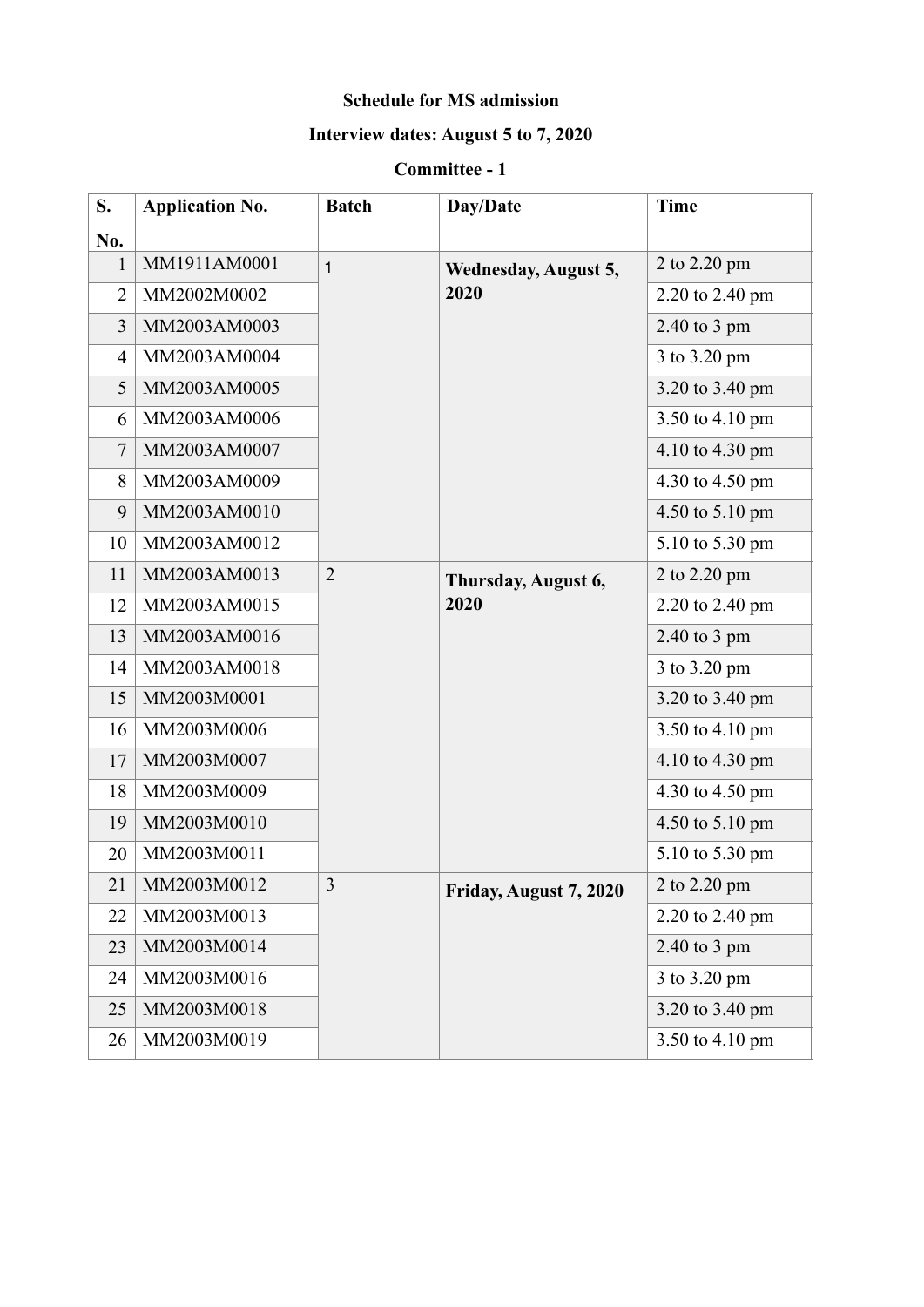# **Committee - 2**

| S.           | <b>Application No.</b> | <b>Batch</b>   | Day/Date                | <b>Time</b>     |
|--------------|------------------------|----------------|-------------------------|-----------------|
| No.          |                        |                |                         |                 |
| $\mathbf{1}$ | MM2003M0020            | $\mathbf{1}$   | Wednesday,              | 2 to 2.20 pm    |
| 2            | MM2003M0021            |                | <b>August 5, 2020</b>   | 2.20 to 2.40 pm |
| 3            | MM2003M0022            |                |                         | 2.40 to 3 pm    |
| 4            | MM2003M0023            |                |                         | 3 to 3.20 pm    |
| 5            | MM2003M0025            |                |                         | 3.20 to 3.40 pm |
| 6            | MM2003M0026            |                |                         | 3.50 to 4.10 pm |
| 7            | MM2003M0027            |                |                         | 4.10 to 4.30 pm |
| 8            | MM2003M0028            |                |                         | 4.30 to 4.50 pm |
| 9            | MM2003M0029            |                |                         | 4.50 to 5.10 pm |
| 10           | MM2003M0030            |                |                         | 5.10 to 5.30 pm |
| 11           | MM2003M0031            | $\overline{2}$ | <b>Thursday, August</b> | 2 to 2.20 pm    |
| 12           | MM2003M0032            |                | 6,2020                  | 2.20 to 2.40 pm |
| 13           | MM2003M0034            |                |                         | $2.40$ to 3 pm  |
| 14           | MM2003M0035            |                |                         | 3 to 3.20 pm    |
| 15           | MM2003M0036            |                |                         | 3.20 to 3.40 pm |
| 16           | MM2003M0038            |                |                         | 3.50 to 4.10 pm |
| 17           | MM2003M0039            |                |                         | 4.10 to 4.30 pm |
| 18           | MM2003M0041            |                |                         | 4.30 to 4.50 pm |
| 19           | MM2003M0042            |                |                         | 4.50 to 5.10 pm |
| 20           | MM2004AM0002           |                |                         | 5.10 to 5.30 pm |
| 21           | MM2004AM0004           | $\overline{3}$ | Friday, August 7,       | 2 to 2.20 pm    |
| 22           | MM2004AM0006           |                | 2020                    | 2.20 to 2.40 pm |
| 23           | MM2004AM0008           |                |                         | 2.40 to 3 pm    |
| 24           | MM2004AM0009           |                |                         | 3 to 3.20 pm    |
| 25           | MM2004AM0011           |                |                         | 3.20 to 3.40 pm |
| 26           | MM2004AM0012           |                |                         | 3.50 to 4.10 pm |
| 27           | MM2004AM0013           |                |                         | 4.10 to 4.30 pm |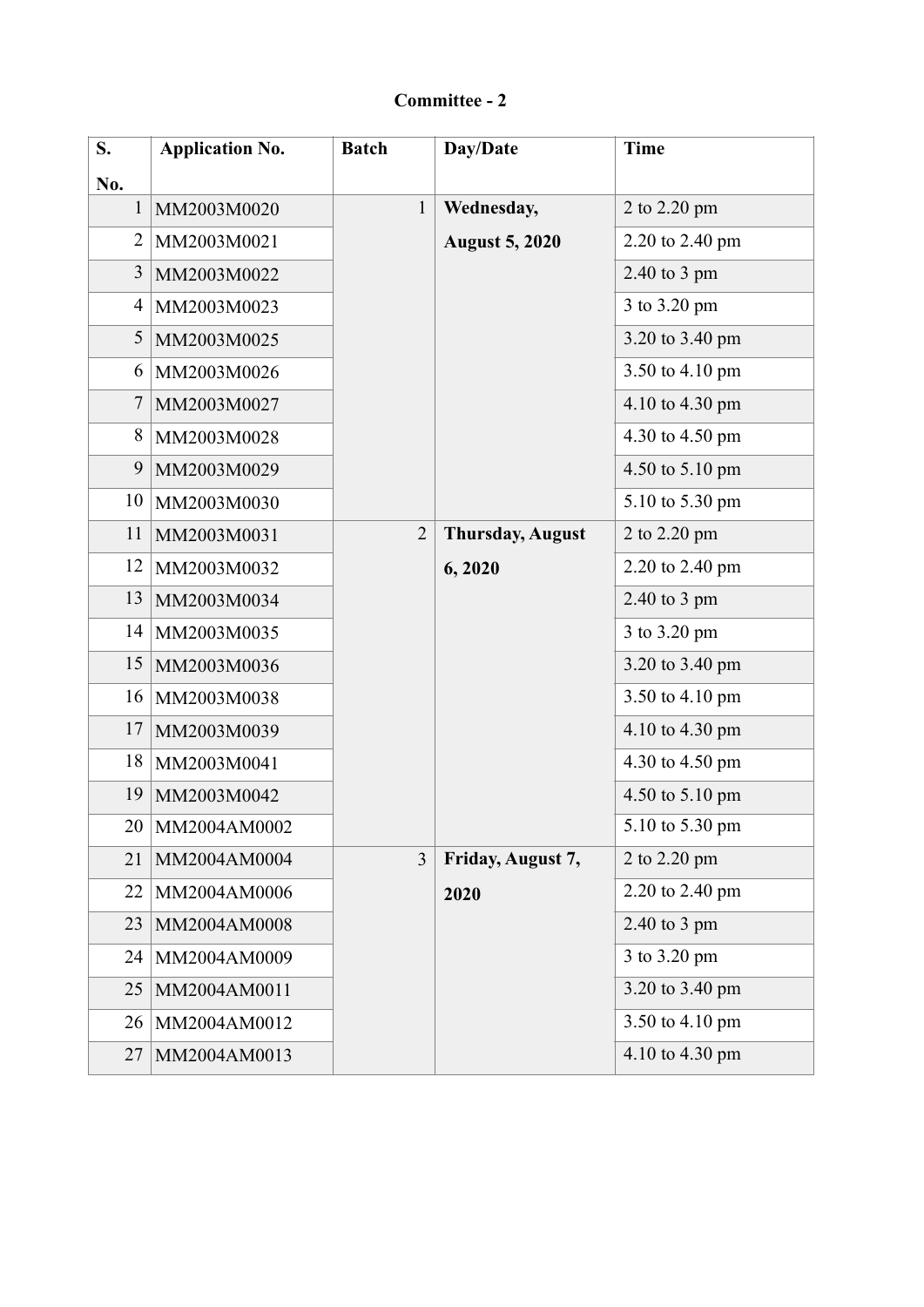| S.             | <b>Application No.</b> | <b>Batch</b>   | Day/Date              | <b>Time</b>     |
|----------------|------------------------|----------------|-----------------------|-----------------|
| No.            |                        |                |                       |                 |
| $\mathbf{1}$   | MM2004AM0014           | $\mathbf{1}$   | Wednesday,            | 2 to 2.20 pm    |
| 2              | MM2004AM0019           |                | <b>August 5, 2020</b> | 2.20 to 2.40 pm |
| 3              | MM2004AM0023           |                |                       | 2.40 to 3 pm    |
| 4              | MM2004AM0029           |                |                       | 3 to 3.20 pm    |
| 5              | MM2004AM0030           |                |                       | 3.20 to 3.40 pm |
| 6              | MM2004M0002            |                |                       | 3.50 to 4.10 pm |
| $\overline{7}$ | MM2004M0003            |                |                       | 4.10 to 4.30 pm |
| 8              | MM2004M0004            |                |                       | 4.30 to 4.50 pm |
| 9              | MM2004M0005            |                |                       | 4.50 to 5.10 pm |
| 10             | MM2004M0008            |                |                       | 5.10 to 5.30 pm |
| 11             | MM2004M0009            | $\overline{2}$ | Thursday,             | 2 to 2.20 pm    |
| 12             | MM2004M0010            |                | <b>August 6, 2020</b> | 2.20 to 2.40 pm |
| 13             | MM2004M0011            |                |                       | 2.40 to 3 pm    |
| 14             | MM2004M0012            |                |                       | 3 to 3.20 pm    |
| 15             | MM2004M0013            |                |                       | 3.20 to 3.40 pm |
| 16             | MM2004M0016            |                |                       | 3.50 to 4.10 pm |
| 17             | MM2004M0018            |                |                       | 4.10 to 4.30 pm |
| 18             | MM2004M0019            |                |                       | 4.30 to 4.50 pm |
| 19             | MM2004M0021            |                |                       | 4.50 to 5.10 pm |
| 20             | MM2004M0026            |                |                       | 5.10 to 5.30 pm |
| 21             | MM2004M0027            | 3              | Friday, August 7,     | 2 to 2.20 pm    |
| 22             | MM2004M0028            |                | 2020                  | 2.20 to 2.40 pm |
| 23             | MM2004M0029            |                |                       | 2.40 to 3 pm    |
| 24             | MM2004M0030            |                |                       | 3 to 3.20 pm    |
| 25             | MM2004M0031            |                |                       | 3.20 to 3.40 pm |
| 26             | MM2004M0032            |                |                       | 3.50 to 4.10 pm |
| 27             | MM2004M0035            |                |                       | 4.10 to 4.30 pm |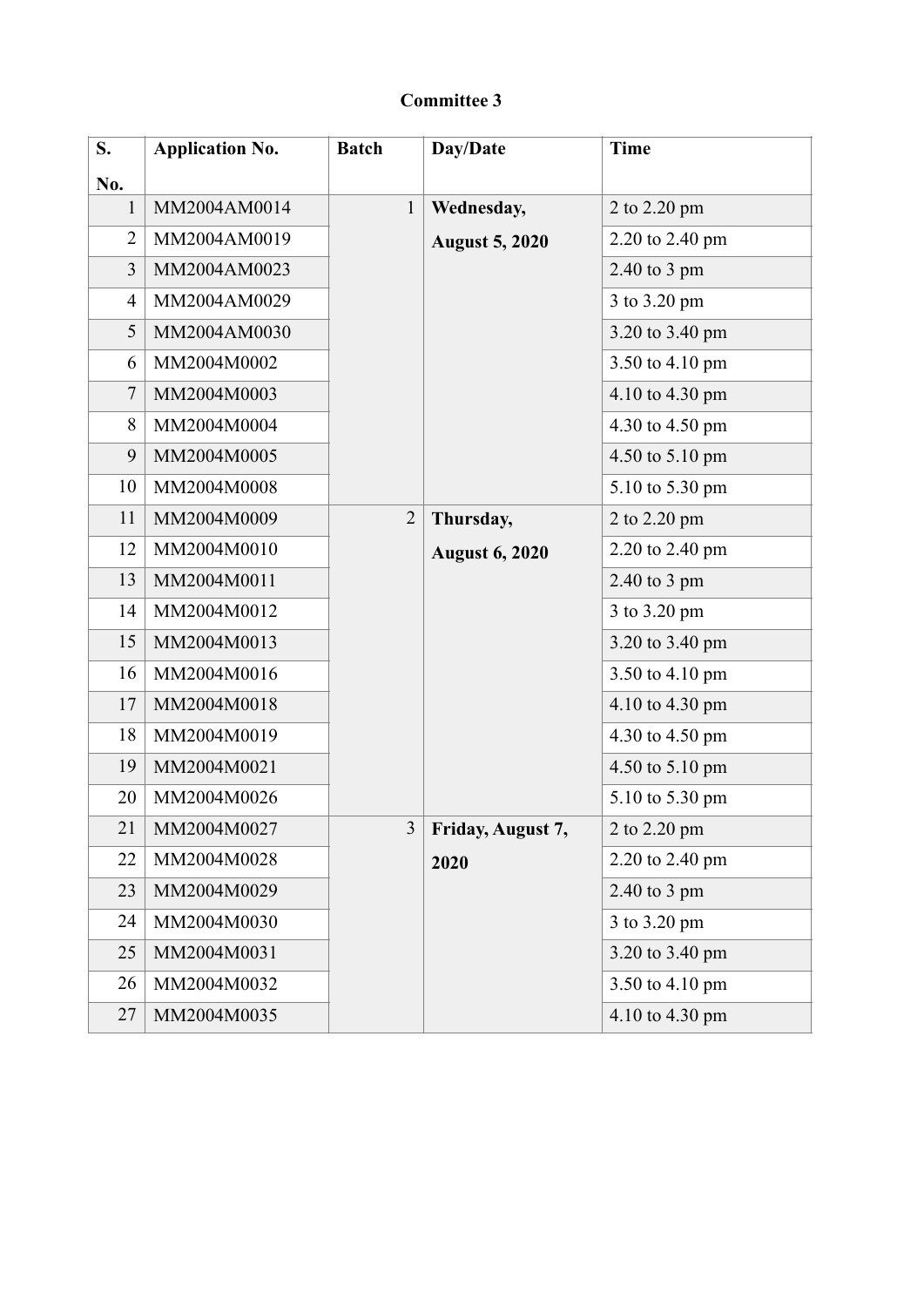| S.             | <b>Application No.</b> | <b>Batch</b>   | Day/Date                 | <b>Time</b>     |
|----------------|------------------------|----------------|--------------------------|-----------------|
| No.            |                        |                |                          |                 |
|                | MM2004M0038            | $\mathbf{1}$   | <b>Wednesday, August</b> | 2 to 2.20 pm    |
| 2              | MM2004M0039            |                | 5, 2020                  | 2.20 to 2.40 pm |
| 3              | MM2004M0040            |                |                          | $2.40$ to 3 pm  |
| $\overline{4}$ | MM2004M0041            |                |                          | 3 to 3.20 pm    |
| 5              | MM2004M0042            |                |                          | 3.20 to 3.40 pm |
| 6              | MM2004M0043            |                |                          | 3.50 to 4.10 pm |
| 7              | MM2004M0045            |                |                          | 4.10 to 4.30 pm |
| 8              | MM2004M0046            |                |                          | 4.30 to 4.50 pm |
| 9              | MM2004M0047            |                |                          | 4.50 to 5.10 pm |
| 10             | MM2004M0048            |                |                          | 5.10 to 5.30 pm |
| 11             | MM2004M0049            | $\overline{2}$ | Thursday, August 6,      | 2 to 2.20 pm    |
| 12             | MM2004M0050            |                | 2020                     | 2.20 to 2.40 pm |
| 13             | MM2004M0052            |                |                          | $2.40$ to 3 pm  |
| 14             | MM2004M0053            |                |                          | 3 to 3.20 pm    |
| 15             | MM2004M0054            |                |                          | 3.20 to 3.40 pm |
| 16             | MM2004M0055            |                |                          | 3.50 to 4.10 pm |
| 17             | MM2004M0056            |                |                          | 4.10 to 4.30 pm |
| 18             | MM2004M0057            |                |                          | 4.30 to 4.50 pm |
| 19             | MM2004M0058            |                |                          | 4.50 to 5.10 pm |
| 20             | MM2004M0059            |                |                          | 5.10 to 5.30 pm |
| 21             | MM2004M0061            | $\overline{3}$ | Friday, August 7,        | 2 to 2.20 pm    |
| 22             | MM2004M0062            |                | 2020                     | 2.20 to 2.40 pm |
| 23             | MM2004M0063            |                |                          | 2.40 to 3 pm    |
| 24             | MM2004M0064            |                |                          | 3 to 3.20 pm    |
| 25             | MM2004M0065            |                |                          | 3.20 to 3.40 pm |
| 26             | MM2004M0066            |                |                          | 3.50 to 4.10 pm |
| 27             | MM2004M0067            |                |                          | 4.10 to 4.30 pm |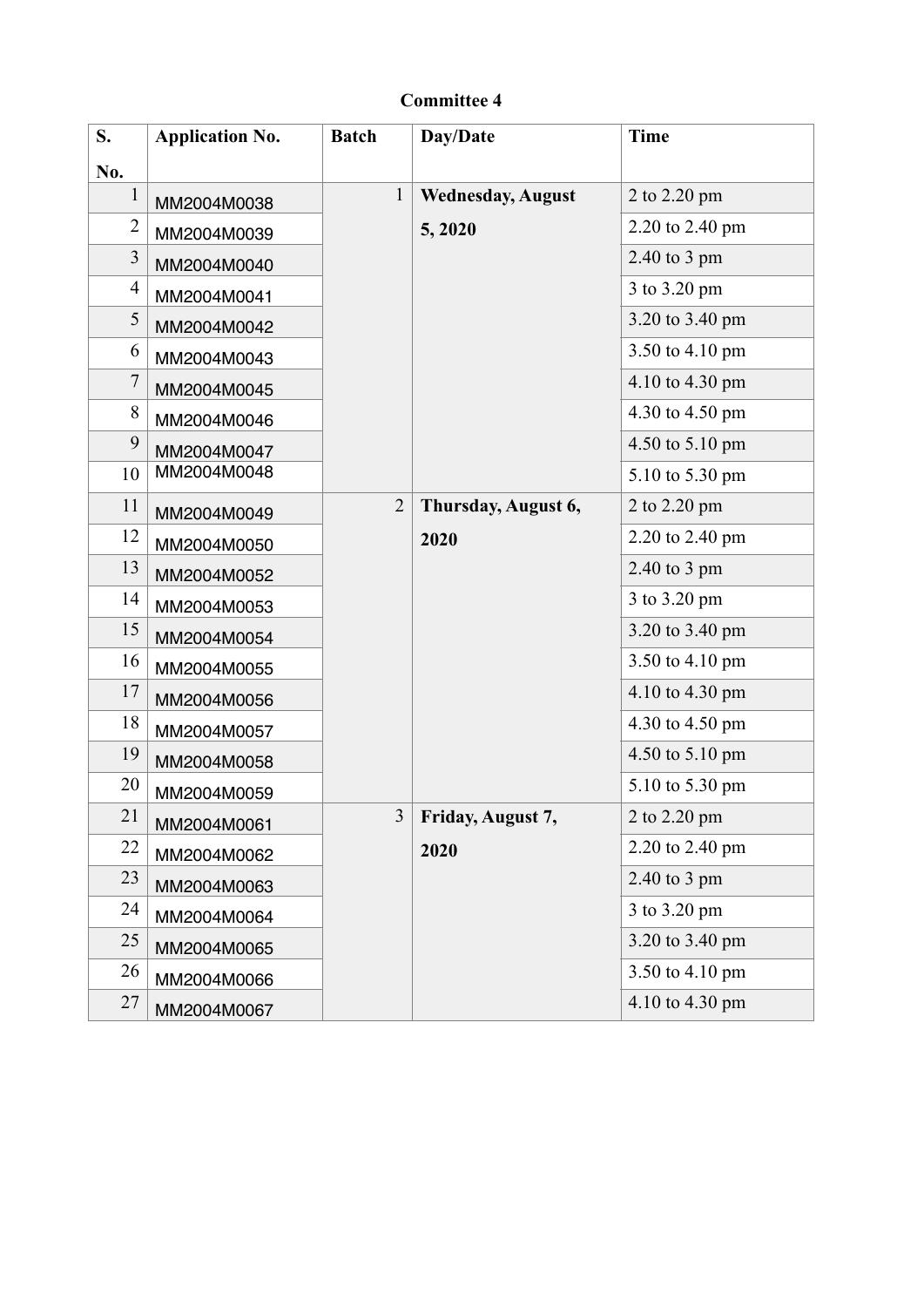| S.<br>No.      | <b>Application No.</b> | <b>Batch</b>   | Day/Date                            | <b>Time</b>     |
|----------------|------------------------|----------------|-------------------------------------|-----------------|
|                | MM2004M0068            | $\mathbf{1}$   | <b>Wednesday, August 5,</b><br>2020 | 2 to 2.20 pm    |
| $\overline{2}$ | MM2004M0069            |                |                                     | 2.20 to 2.40 pm |
| $\overline{3}$ | MM2004M0070            |                |                                     | 2.40 to 3 pm    |
| $\overline{4}$ | MM2004M0071            |                |                                     | 3 to 3.20 pm    |
| 5              | MM2004M0072            |                |                                     | 3.20 to 3.40 pm |
| 6              | MM2004M0075            |                |                                     | 3.50 to 4.10 pm |
| $\overline{7}$ | MM2004M0076            |                |                                     | 4.10 to 4.30 pm |
| 8              | MM2004M0077            |                |                                     | 4.30 to 4.50 pm |
| 9              | MM2004M0080            |                |                                     | 4.50 to 5.10 pm |
| 10             | MM2004M0081            | $\overline{2}$ | Thursday, August 6,                 | 2 to 2.20 pm    |
| 11             | MM2004M0082            |                | 2020                                | 2.20 to 2.40 pm |
| 12             | MM2004M0083            |                |                                     | 2.40 to 3 pm    |
| 13             | MM2004M0084            |                |                                     | 3 to 3.20 pm    |
| 14             | MM2004M0085            |                |                                     | 3.20 to 3.40 pm |
| 15             | MM2004M0086            |                |                                     | 3.50 to 4.10 pm |
| 16             | MM2004M0087            |                |                                     | 4.10 to 4.30 pm |
| 17             | MM2005AM0002           |                |                                     | 4.30 to 4.50 pm |
| 18             | MM2005AM0003           |                |                                     | 4.50 to 5.10 pm |
| 19             | MM2005AM0004           | 3              | Friday, August 7,                   | 2 to 2.20 pm    |
| 20             | MM2005AM0005           |                | 2020                                | 2.20 to 2.40 pm |
| 21             | MM2005AM0006           |                |                                     | $2.40$ to 3 pm  |
| 22             | MM2005AM0007           |                |                                     | 3 to 3.20 pm    |
| 23             | MM2005AM0008           |                |                                     | 3.20 to 3.40 pm |
| 24             | MM2005AM0010           |                |                                     | 3.50 to 4.10 pm |
| 25             | MM2005M0005            |                |                                     | 4.10 to 4.30 pm |
| 26             | MM2005M0006            |                |                                     | 4.30 to 4.50 pm |
| 27             | MM2005M0007            |                |                                     | 4.50 to 5.10 pm |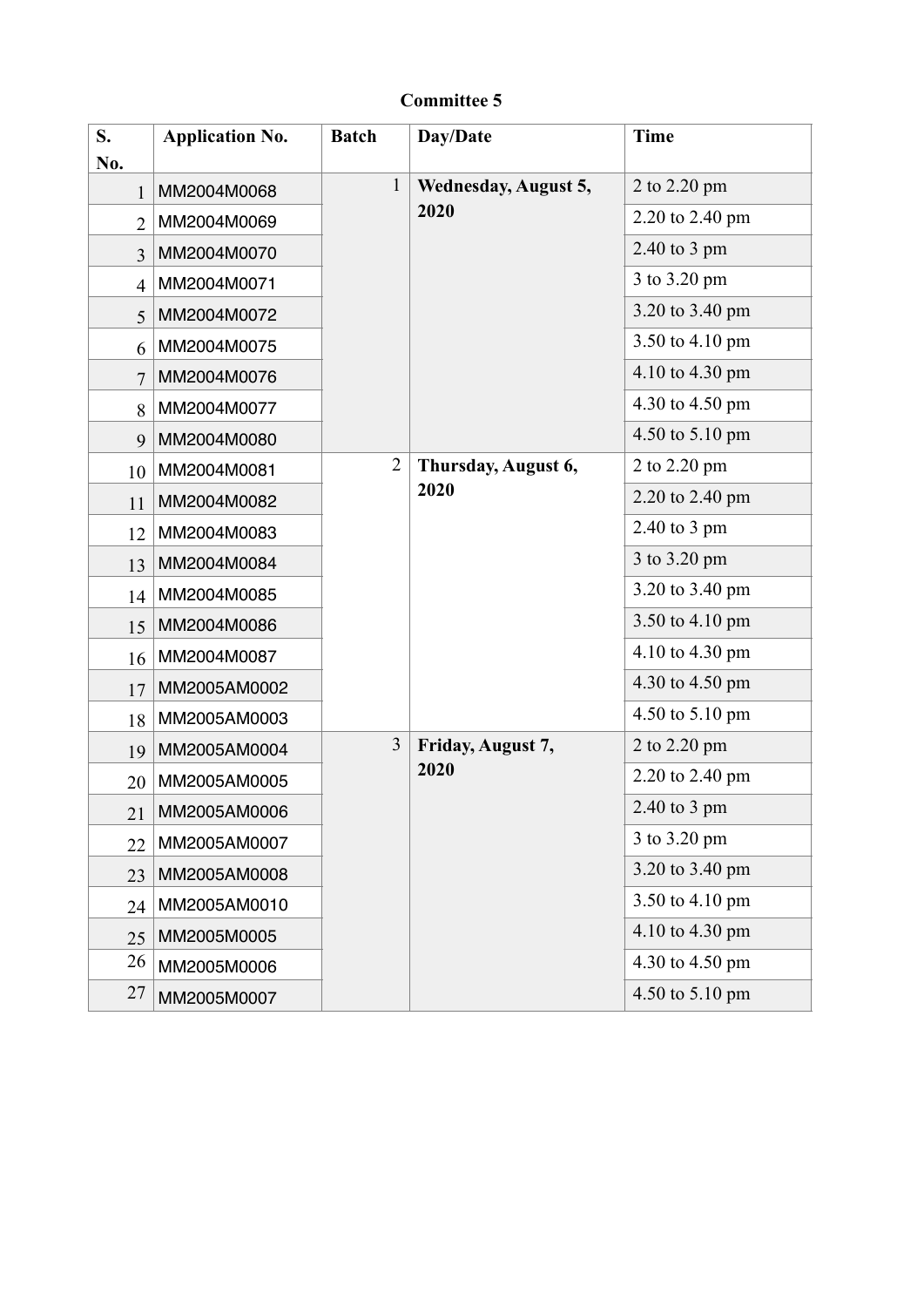| S.             | <b>Application No.</b> | <b>Batch</b>   | Day/Date                 | <b>Time</b>     |
|----------------|------------------------|----------------|--------------------------|-----------------|
| No.            |                        |                |                          |                 |
| 1              | MM2005M0008            | $\mathbf{1}$   | <b>Wednesday, August</b> | 2 to 2.20 pm    |
| $\overline{2}$ | MM2005M0009            |                | 5, 2020                  | 2.20 to 2.40 pm |
| $\overline{3}$ | MM2005M0010            |                |                          | 2.40 to 3 pm    |
| $\overline{4}$ | MM2005M0011            |                |                          | 3 to 3.20 pm    |
| 5              | MM2005M0012            |                |                          | 3.20 to 3.40 pm |
| 6              | MM2005M0013            |                |                          | 3.50 to 4.10 pm |
| $\overline{7}$ | MM2005M0015            |                |                          | 4.10 to 4.30 pm |
| 8              | MM2005M0016            |                |                          | 4.30 to 4.50 pm |
| 9              | MM2005M0017            |                |                          | 4.50 to 5.10 pm |
| 10             | MM2005M0018            |                |                          | 5.10 to 5.30 pm |
| 11             | MM2005M0019            | $\overline{2}$ | Thursday, August 6,      | 2 to 2.20 pm    |
| 12             | MM2005M0020            |                | 2020                     | 2.20 to 2.40 pm |
| 13             | MM2005M0021            |                |                          | 2.40 to 3 pm    |
| 14             | MM2005M0022            |                |                          | 3 to 3.20 pm    |
| 15             | MM2005M0023            |                |                          | 3.20 to 3.40 pm |
| 16             | MM2005M0024            |                |                          | 3.50 to 4.10 pm |
| 17             | MM2005M0025            |                |                          | 4.10 to 4.30 pm |
| 18             | MM2005M0026            |                |                          | 4.30 to 4.50 pm |
| 19             | MM2005M0028            |                |                          | 4.50 to 5.10 pm |
| 20             | MM2005M0029            |                |                          | 5.10 to 5.30 pm |
| 21             | MM2005M0030            | 3              | Friday, August 7,        | 2 to 2.20 pm    |
| 22             | MM2005M0031            |                | 2020                     | 2.20 to 2.40 pm |
| 23             | MM2005M0033            |                |                          | $2.40$ to 3 pm  |
| 24             | MM2005M0034            |                |                          | 3 to 3.20 pm    |
| 25             | MM2005M0035            |                |                          | 3.20 to 3.40 pm |
| 26             | MM2005M0037            |                |                          | 3.50 to 4.10 pm |
| 27             | MM2005M0038            |                |                          | 4.10 to 4.30 pm |